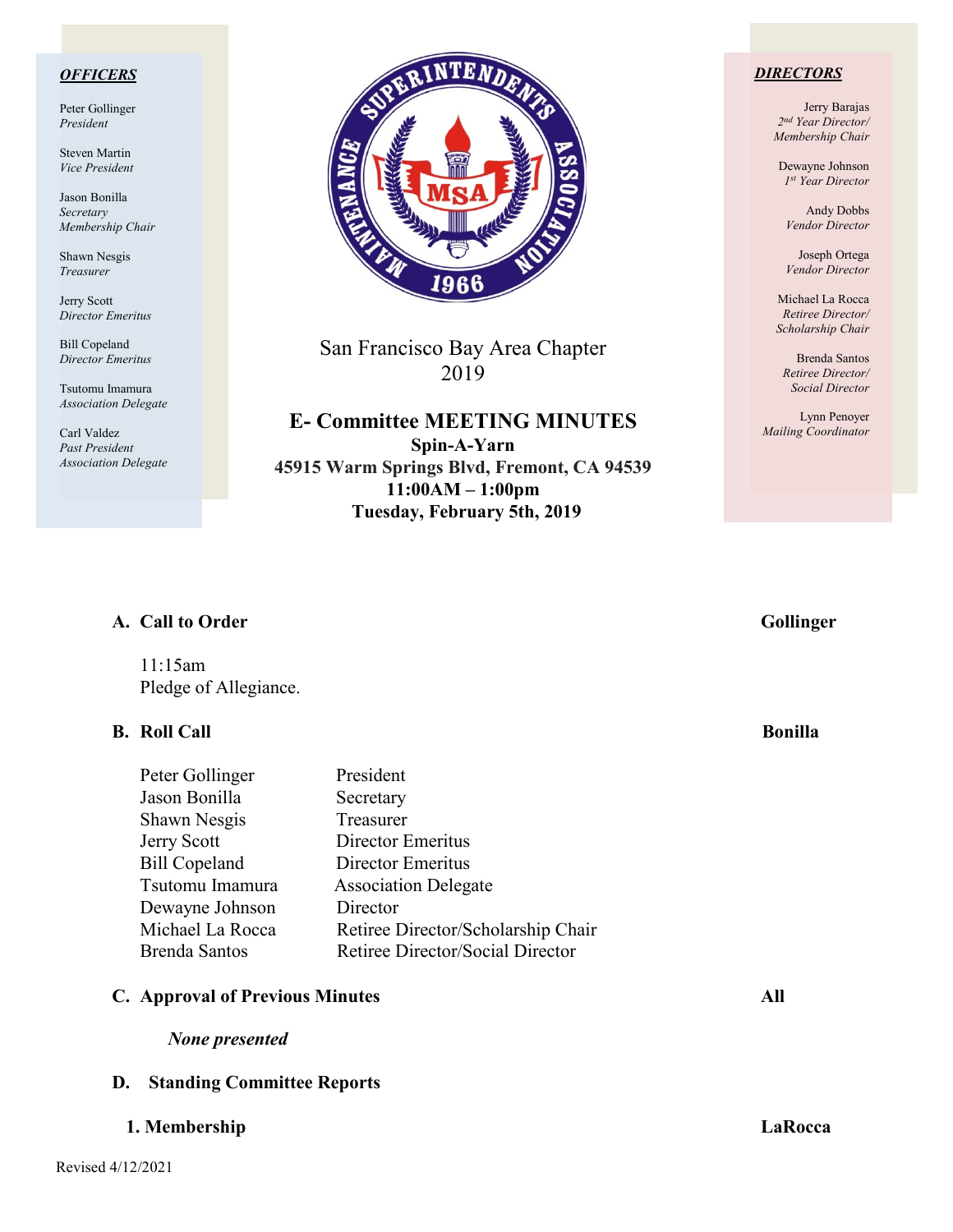## *Members*

*Life Members: Regular Members: Vendor Members: Total Members: 331*

## **2.** Life Members Nesgis

Nesgis spoke with Susie to have her change all life members status to confirmed through 2099. He is also looking at lapsed, inactive or duplicate memberships with the goal of cleaning up the membership list.

## **E.** Vendors Report Gollinger

1. Joe Luckhurst will be joining the E Board as a Vendor Director.

 2. Members of the board have been trying to reach out to Joseph to see if he plans to continue with the board.

# **F. Association Report Valdez**

1. Carl met with the association last month in Sacramento. Carl reported \$66,000 in the Associations account.

2. Maintainer deadlines basically the  $15<sup>th</sup>$  of the month.

3. 317 students have taken MSA courses with a 99% completion rate.

4. Large discussion about the use of social media.

5. 2019 annual conference is in Sacramento. The theme of the conference will be sock hot.

6. 2020 conference is in San Diego.

7. New slate of officers. Carl has the list if needed.

# **G. Training Coordinator** Gollinger

1. Training calendar still has some open dates. Talked about possibly moving the equipment show to Fremont's yard.

# **H. Scholarships LaRocca**

 1.M. La Rocca pointed out some typos on in the scholarship application. Peter advised he will make the changes and have the website updated.

# **I.** Golf Tournament Committee Report Gollinger

1. The date has been finalized. Discussed having additional signs and banners made to better represent the MSA at the tournament.

# **J. Social Committee Santos**